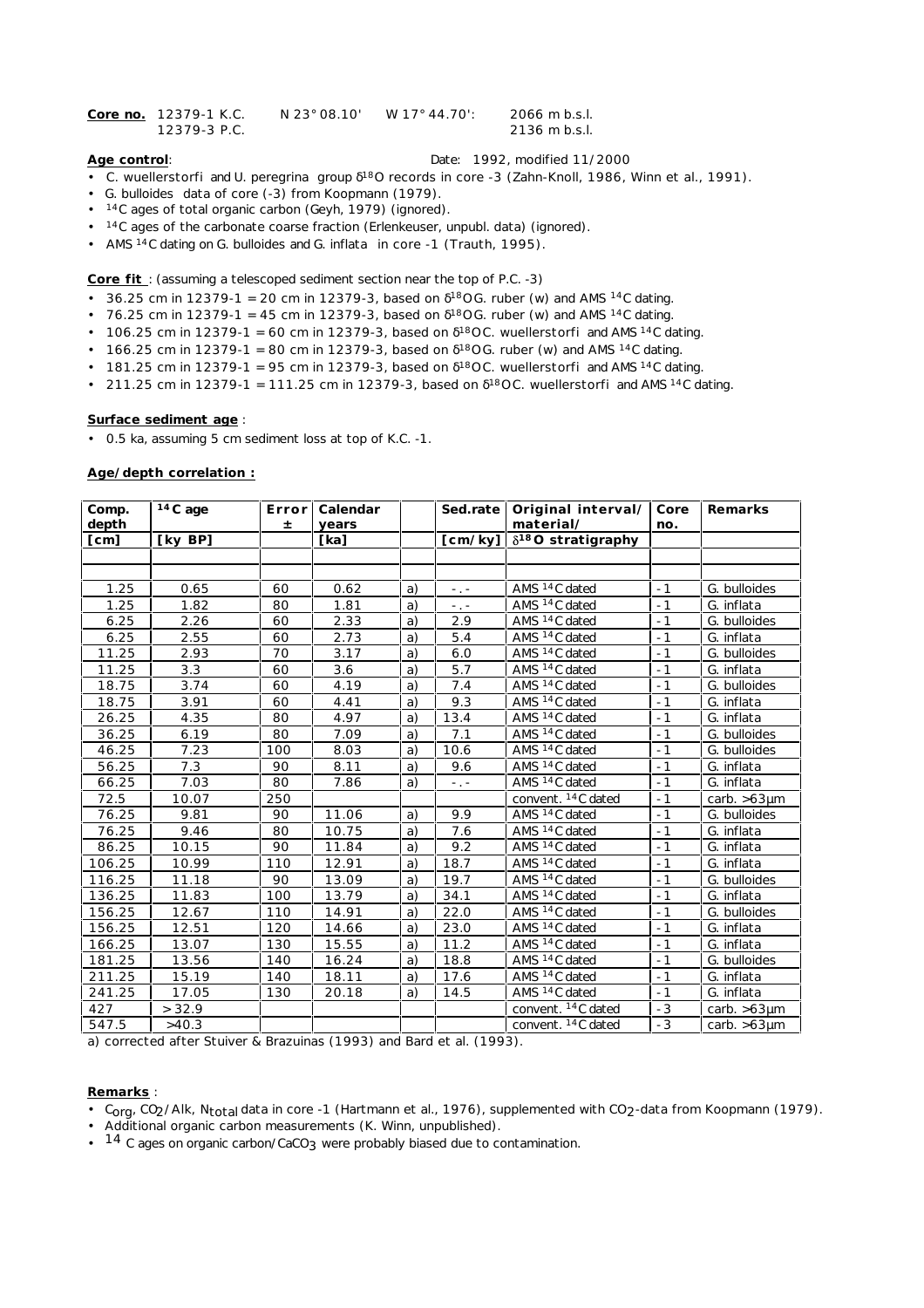### **Original references:**

- Trauth, M. (1995): Bioturbate Signalverzerrung hochauflösender paläozeanographischer Zeitreihen. Ber.-Rep. Geol. Paläont. Inst. Univ. Kiel, 74, 167pp.
- Sarnthein, M., Winn, K., Jung, S.J.A., Duplessy, J.-A., Labeyrie, L., Erlenkeuser, H. & Ganssen, G. (1994): Changes in east Atlantic deepwater circulation over the last 30,000 years: Eight time slice reconstructions.- Paleoceanography, 9, 209-267.
- Winn, K., Sarnthein, M. & Erlenkeuser, H. (1991): <sup>18</sup>O stratigraphy and chronology of Kiel sediment cores from the East Atlantic.- Ber.-Rep. Geol. Paläont. Inst. Univ. Kiel, 45, 99 pp.
- Zahn-Knoll, R. (1986): Spätquartäre Entwicklung von Küstenauftrieb und Tiefenwasserzirkulation im Nordost-Atlantik. Rekonstruktion anhand stabiler Isotope kalkschaliger Foraminiferen.- Diss. Univ Kiel, 111pp.
- Geyh, M.A. (1979): 14C routine dating of marine sediments. In: A. Berger & H.E. Suess (eds.), *Radiocarbon dating: Proceedings, 9th International conference, Los Angeles (La Jolla), 1976*.- Univ. California Press, Berkeley, 470-491.
- Koopmann, B. (1979): Saharastaub in den Sedimenten des subtropisch-tropischen Nordatlantik während der letzten 20.000 Jahre.- Diss.Univ.Kiel, 107pp.

#### **LGM time slice:**

- GLAMAP: 214-260 cm comp. depth = 214-260 cm orig. depth in core (-1)
- EPILOG:  $224-275$  cm comp. depth =  $224-275$  cm orig. depth in core  $(-1)$

#### **LGM foraminifera counts:** Thiede (JT)

- GLAMAP: (in core -1) 232.5, 242.5, 252.5 cm orig. depth.
- EPILOG: (in core -1) 232.5, 242.5, 252.5, 263.5, 272.5 cm orig. depth.

#### **References for faunal analysis:**

• Thiede, J. (1977): Appendix to: The North Atlantic eastern boundary current system during Glacials and Interglacials (last 150,000 years). Aspects of the variability of the Glacial and Interglacial North Atlantic eastern boundary current (last 150,000 years).- "Meteor" Forsch. Ergebn. C, 28, 1-36.